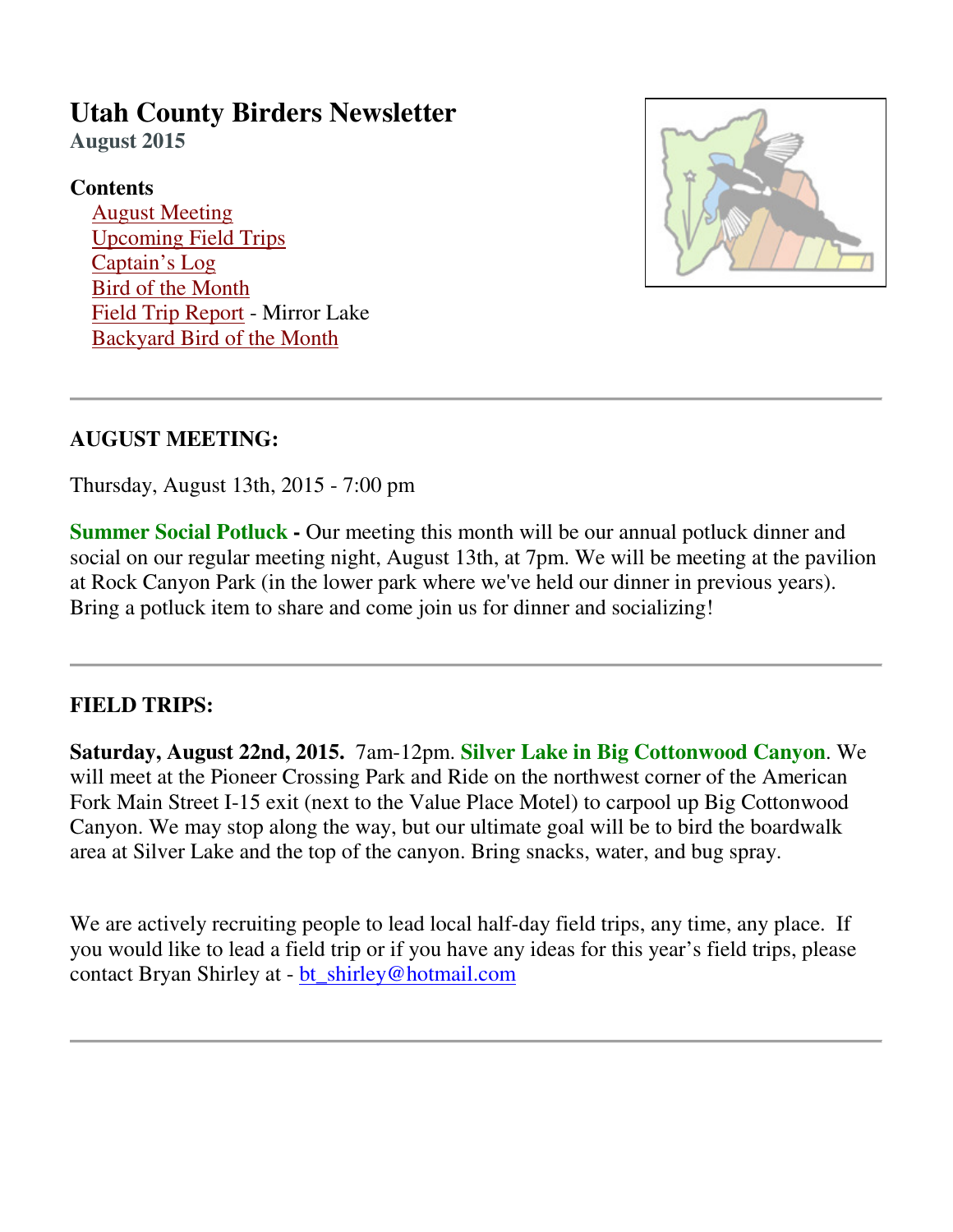## **Utah County Birders Captain's Log**: August 2015 by Keeli Marvel

I recently spent a week in San Antonio for work. If you've never been there, trust me when I say July is not really the time you want to go. But I was there for work and had a little bit of free time at the beginning and end of the week to do some bird watching.

The day I flew in, I headed up north of San Antonio to a park called Eisenhower Park just outside the army training site Camp Bullis. Eisenhower is a really nice park with hiking trails that wind for miles through native scrub forest. It would probably be a really great place to bird on a spring morning; however, it was a bit slow on a summer evening. I wandered around for a couple of hours and saw quite a few Lesser Goldfinch, Blue-gray Gnatcatchers, a Rufous-crowned sparrow, a White-eyed Vireo, and then, at last, just before I was about to pack it up and head home for the day, I picked up a lifer Painted Bunting! I could hear it calling just off the parking lot in a big oak tree. Unfortunately when I tracked it down it turned out to be a juvenile male (not colorful yet), but it was a lifer nonetheless! I learned later it takes a couple of years for the males to molt into their full adult multi-colored plumage.

While I was hiking I passed some folks who were hoping to see a cardinal in hopes that meant the Cardinals baseball team would win that night. I'm not sure if they found one, but I saw three later, an adult and a pair of fledglings begging for food. Didn't seem to help them any though, seeing as how the Cardinals lost the game that night.

Anyways, back to birding! On Friday training ended early so I took off for Corpus Christi, a couple hour drive from San Antonio. I ended up out on the Gulf of Mexico birding along the coastline at a place called Indian Point and the Sunset Lake Sanctuary. Indian Point is a fishing spot with a pier that juts out into the gulf between Corpus Christi and the little town of Portland, TX. Not a great place if you want a nice recreation beach, but awesome for birding. Sunset Lake Sanctuary has miles of boardwalk that parallel the bridge and the mudflats separating Corpus Christi Bay from the Gulf of Mexico. The mudflats host an amazing diversity of wildlife, including an assortment of wading birds and terns. I picked up at least three species of terns there. I also picked up a lifer Reddish Egret. Other highlights I saw there included a really cool Roseate Spoonbill feeding in the shallow water, Tricolored Herons, Snowy and Great



**Warning sign on the Natural Area trails at Eisenhower Park. Fortunately I did not encounter any of the scary wildlife.**



**An open area along the trail at Eisenhower Park.**



**Mud flats at Sunset Lake Sanctuary on the Gulf of Mexico.**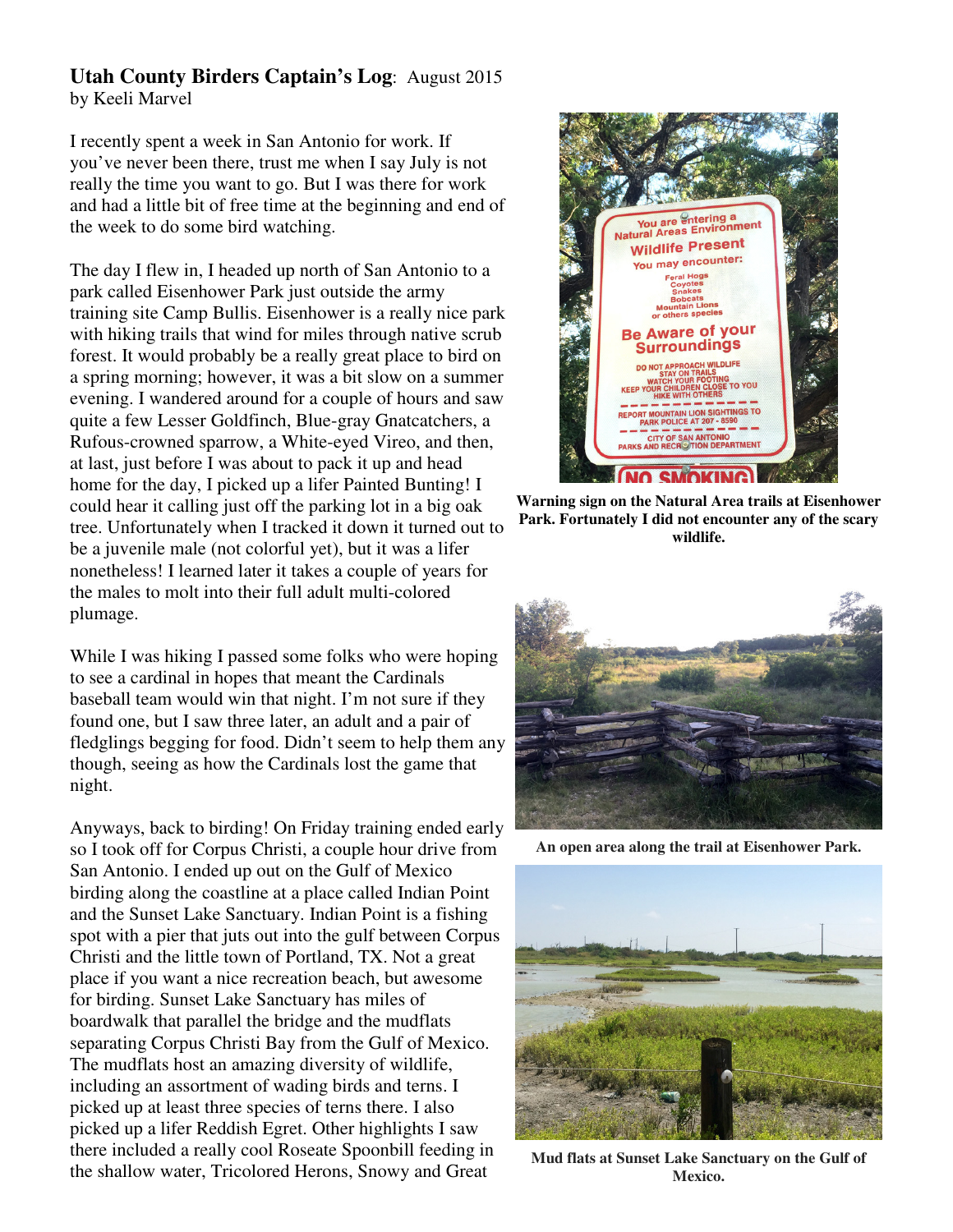Egrets, American Oystercatchers, Neotropic Cormorants, and piles of Laughing Gulls (the most common in that area). I finished off my evening with some fantastic BBQ at a Texas staple called Rudy's. If you want the real Texas BBQ experience, stop in a Rudy's. They're built into converted gas stations and their creamed corn is so good I want to roll in it.

The next morning I had a few hours before my afternoon flight back to SLC, so I headed down to the Mitchell Lake Audubon Center to bird with one of the local experts, Helen Rejzek. A few weeks before my trip I'd contacted their field trip coordinator to find out if anyone wanted to bird with me that weekend, and Helen had emailed me back and agreed to meet me for a few hours of birding. I'm pretty sure I mentioned this the last time I reported on birding in Texas, three years ago, but the Mitchell Lake Audubon is one of the coolest places to bird. They've got a big chunk of gated property with native forests and reclaimed sewage ponds that was purchased by the Audubon as a birding refuge, and they maintain a visitor center in a converted house on site with a gift shop and space for meetings and outreach activities and such. The birders down there are really the nicest people, too.

Helen had emailed me earlier in the week to let me know the Groove-billed Anis had made an appearance for the first time in a few years, so that was our surprise target bird. I also really wanted to get a lifer Yellow-billed Cuckoo, and Helen drove me out to the site where the Anis were being reported, and within a few minutes we saw both. The Anis are really cool black birds about the size of the cuckoos with long tails and funky, large, textured (hence the groove-billed) bills. It was especially cool to see them because they were a species that weren't even on my radar until Helen had emailed me earlier in the week. Bonus lifer! Other cool birds we saw that morning included the Scissor-tailed Flycatchers that I never get tired of seeing, Dickcissels, Yellow-crowned Night Heron, an Anhinga, and Black-bellied Whistling Ducks (they whistle!) and another lifer for me: Olive Sparrows.

On one of the lakes we saw large flocks of Snowy Egrets flying around dragging their feet in the water. Anyone else ever observe egrets exhibiting this behavior? Maybe was a feeding technique? I also got a real quick look at a colorful male Painted Bunting, which was pretty much icing on the cake at that point. On the way out I stopped at a freeway underpass and picked up my last lifer for the trip: Cave Swallows nesting under the overpass. It's a really good day when you get all your target birds in a couple hours!

That's all the birding I had time for this trip. I've still got a few Texas specialties saved for the next trip (Golden-cheeked Warbler anyone?) Hope your summers have been birdy!

## **Bird of the Month**

**Hairy Woodpecker** *Picoides villosus*  by Machelle Johnson

The Hairy Woodpecker is a fairly common and widespread permanent resident of Utah. It is a large, forest bird that prefers large trees in mature forests. It forages on trunks and major limbs of large trees. Solitary or paired, birds forage at all heights and like a lot of room, it ranges widely and is prone to making long flights to other foraging locations.

The Hairy Woodpecker is a medium-sized, sturdy, boldly patterned black-and-white woodpecker whose plumage resembles the smaller Downy Woodpecker. Both are white-backed with



**Hairy Woodpecker**  Photo by Paul Higgins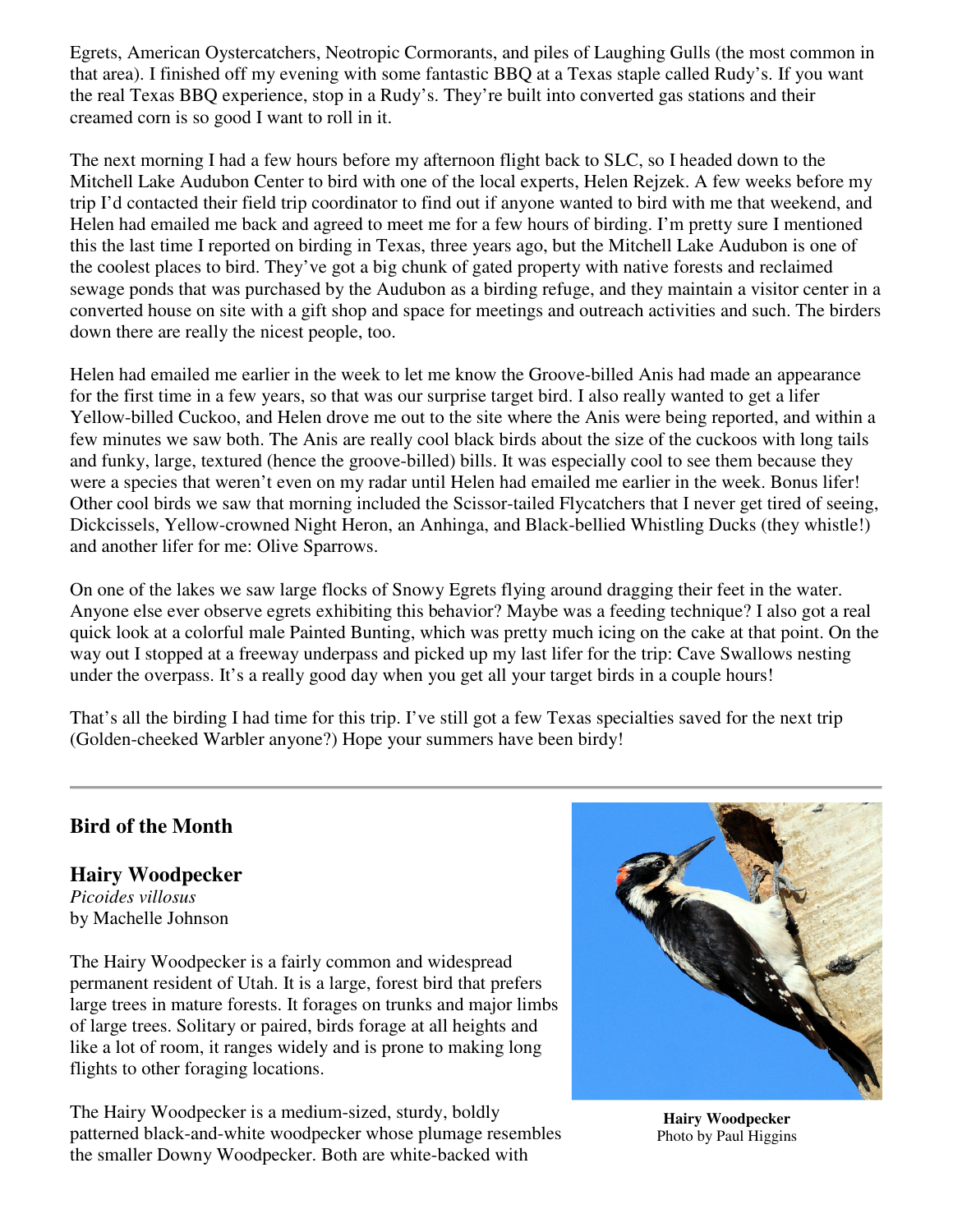unbarred sides, the males have a red patch on the back of the crown. The best way to distinguish between the two is size and bill. The Hairy head is large and somewhat oblong or squarish. The bill is heavy and long - as long as the head is wide. It's head and bill give Hairy a wedge-faced appearance, quite unlike the round-headed petite-billed look of Downy. Look at Sibley's drawings comparing the two. There are also several great photos of both on the utahbirds.org website in the photo gallery.

Pete Dunne says about the two, "People have difficulty distinguishing Downy from Hairy because they give too much weight to the plumage and not enough to the powers of human perception. Downy is a tiny compact woodpecker that would have to stretch to see over a coffee mug. Hairy is a fill-sized big-billed street brawler of a woodpecker that would have no trouble peering over a beer mug." David Allen Sibley talked about perception at his keynote address at the Great Salt Lake Bird Festival in May. He encourages birders to focus on size, shape and behavior first instead of plumage. Our first impression is usually based on perception, but often we quickly move on to focus on plumage, sometimes disregarding the first impression. A few years ago Alton Thygerson gave me some pointers after I mistakenly ID'd an



**Downy Woodpecker**  Photo by Paul Higgins

immature Long-billed Curlew as a Whimbrel...He said to get three field marks, including size and shape, then a plumage ID. We usually don't have a hard time identifying the really common birds, but sometimes even a Robin's plumage can be just different enough to make us look twice, but if we look at size, shape and behavior we can certainly tell it's a Robin even it it's really pale or has other odd coloring's.

Of course vocalization is also important in identification. Sibley describes Hairy: "Contact call is a sharp, strong peek or peech, sharper, louder, and higher-pitched than Downy. When agitated a stuttering peer rr krr. Rattle call sharp and high like a contact call." Downy: "Contact call a short, gentle, flat pik. Rattle call slow, similar in quality to pik note; beginning slow and squeaky, ending lower, faster; varies from kikikikiki....to slow, squeaky twi twi twi..." Drumming is also different, you can read descriptions about voice and drumming in any field guide. You can also listen at allaboutbirds.org.

One last note about behavior differences, Hairy woodpeckers are found in a variety of habitats, but in all habitats, it prefers larger mature trees and robust limbs. It is not likely to occur in newer suburban neighborhoods devoid of woodlands, and unlike Downy, does not forage on weed stalks, cattail, or phragmites. Downy is more versatile and nimble. Feeds by clinging to tree trunks and branches down to the size of twigs.

I hope you all have a Hairy and Downy Woodpecker on your Utah list this year!

References: The Sibley Guide to Birds, second edition, by David Allen Sibley. Pete Dunne's Essential Field Guide Companion, by Pete Dunne.

If you would like to write an article for the Bird of the Month, please contact Machelle - machelle13johnson@yahoo.com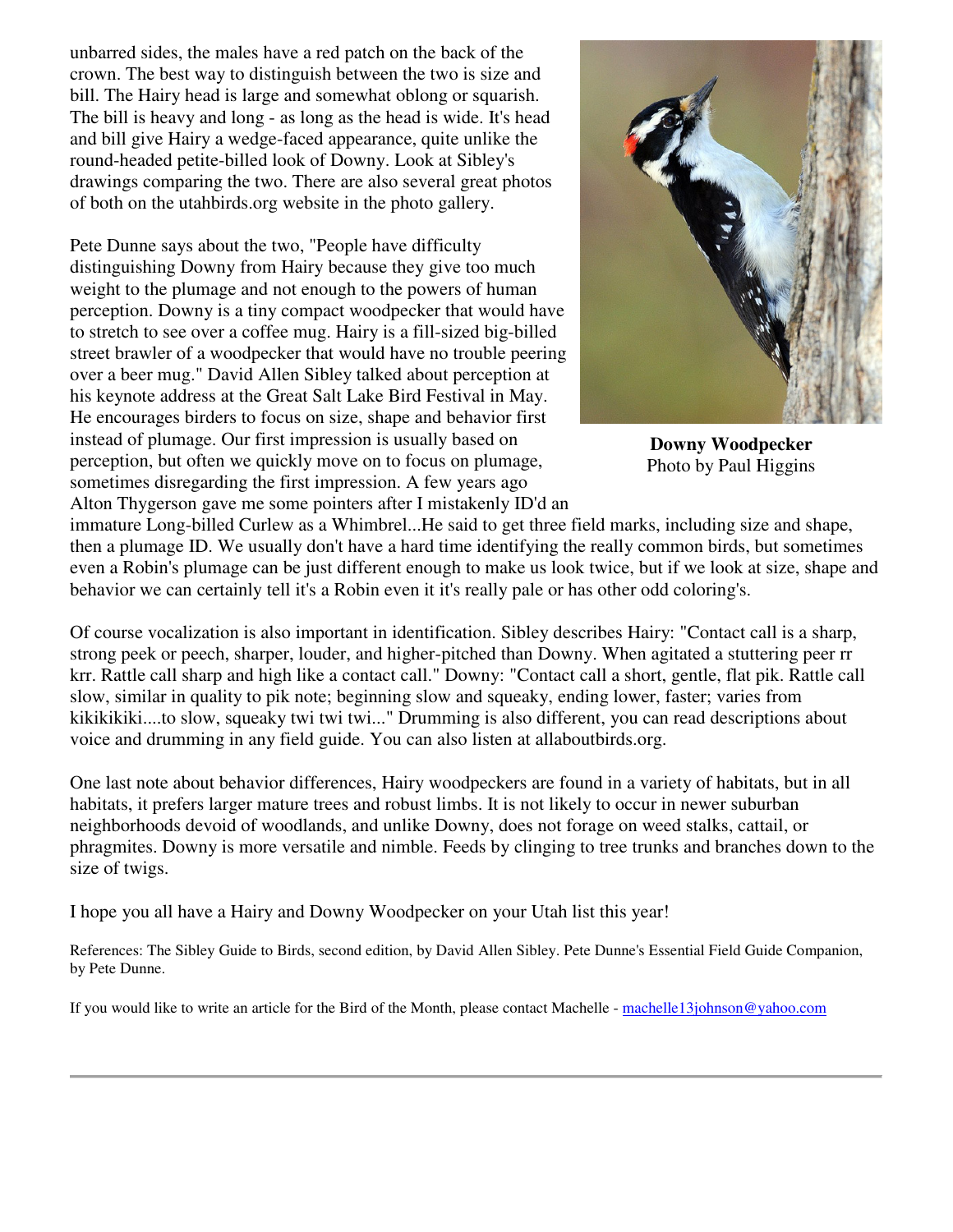## **Field Trip Report Mirror Lake Highway -** July 11, 2015 by Machelle Johnson

Saturday July 11, 10 birders met for a day of birding along Mirror Lake Highway. We had 3 generations of Hills, Ned, his son, and his 7 year old grandson. The weather was sunny and cool, it warmed up a bit during the day, but was quite pleasant until about 1pm when the wind picked up and we got some rain. All in all it was a nice day to be out.

We started at Soapstone Basin, the sun was just coming up over the mountains and we got some spectacular views of a Red-naped Sapsucker and a Yellow Warbler with the sun shining on them, making their colors really pop! While we were admiring those 2 birds we heard some chirping close by and found an immature Broad-tailed Hummer in the willow next to us, right above eye-level. An adult was feeding it, which was fun to see. We got to watch the baby lick it's 'lips' afterward. Other species seen at Soapstone were:

| Song Sparrow         | <b>American Dipper</b> |
|----------------------|------------------------|
| Brown-headed Cowbird | <b>Turkey Vulture</b>  |
| Pine Siskin          | <b>Common Raven</b>    |
| American Robin       | Warbling Vireo         |
| American Pipit       | Western Wood Peewee    |

We went on up to Mirror Lake. The place was crowded but we were able to find parking spots. As we were getting out of our cars Keeli ran over to tell us that there were Pine Grosbeaks in the meadow by where she parked. We zipped over to see 3 Pine Grosbeaks in the grass and flowers just about 10 feet from the car. We got some great looks at 2 male and 1 female. The White-crowned Sparrows were singing in full force everywhere. We walked up the boardwalk a ways and into the campground. It was full - of people - not too birdy in the campground. We headed out to Bonnie Lake which is about a mile North and East of Mirror lake. It was quiet - not many other people, and not many birds either. I think we went about halfway to Bonnie Lake before deciding to go back and have lunch. On the trail we did stop for a few minutes to see if we could call in a Gray Jay. It worked, 2 Jays flew in to the top of the trees we were standing by. Other than that, the trail was pretty quiet. Here is a list of what we saw at Mirror Lake:

| Pine Grosbeak           | Yellow-rumped Warbler    |
|-------------------------|--------------------------|
| White-crowned Sparrow   | <b>Common Raven</b>      |
| American Robin          | Mountain Chickadee       |
| Clark's Nutcracker      | Gray Jay                 |
| Ruby-crowned Kinglet    | Cassin's Finch           |
| Dark-eyed Junco         | <b>Spotted Sandpiper</b> |
| <b>Chipping Sparrow</b> |                          |

After lunch Ned suggested we stop at Bald Mountain trail head. The lot was full, it took a few turns around the lot to find parking places. We hiked up a side road a bit and set up a scope to look for Black Rosy Finches, but had no luck. The wind was really picking up and it was starting to rain so we said our goodbyes and went home. We were able to be birding during the nicest part of the day and were able to add some target birds to our list!